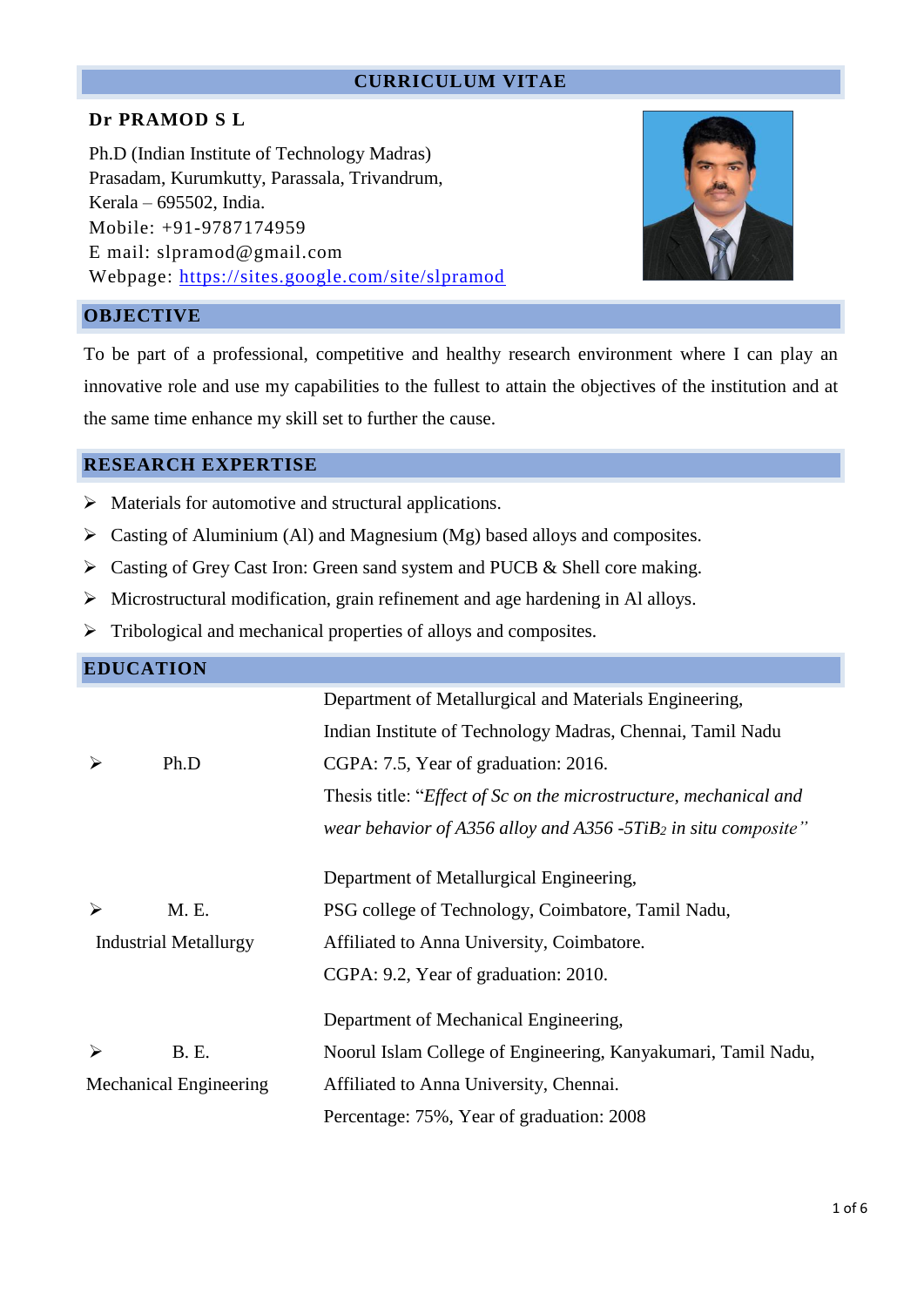#### **WORK EXPERIENCE**

➢ Manager/Lead Engineer - Advanced Technology (Materials & Metallurgy).

May 2018 - Present

Mahindra & Mahindra Ltd.

➢ Manager, Technology - Metallurgist.

1 year 6 months (November 2016 - April 2018),

Ashok Leyland Ltd. Foundry Division (Hinduja Foundries)

#### **SUMMARY OF Ph.D RESEARCH**

# **Title:** *Effect of Scandium on the microstructure, mechanical and wear behaviour of A356 alloy and A356-***5TiB<sup>2</sup>** *in-situ composite.*

The present research work investigates the effect of Sc on the secondary dendritic arm spacing (SDAS), eutectic Si modification, inter-metallic phase modification, T6 artificial aging behavior and subsequently on the mechanical and high temperature wear behavior in A356 alloy and A356- 5TiB<sup>2</sup> *in-situ* composite.

- ➢ Addition of 0.4 wt.% Sc in A356 alloy resulted in a 50% reduction in the secondary dendritic arm spacing (SDAS). Al3Sc particles act as a heterogeneous nucleation sites for α-Al during solidification of A365-Sc alloy resulting in grain refinement.
- ➢ Sc addition changed the morphology of eutectic Si from plate like to fibrous and globular. In case of hypoeutectic Al-Si alloys, Si growth is by twin plane re-entrant edge (TPRE) growth mechanism and eutectic Si is in plate like morphology. Twins are the significance of TPRE growth and were found over the growth direction of Si in unmodified eutectic Si. Twins were not observed in eutectic Si and for Sc added A356 alloy. This clearly indicate that the Si growth is not by TPRE mechanism. Hence, poisoning of TPRE growth or restricted TPRE growth mechanism was proposed, which is responsible for the modification of eutectic Si in Sc added A356 alloy.
- ➢ Transmission electron microscopy (TEM) diffraction pattern, Energy dispersive spectroscopy (EDS) and XRD (X ray diffraction) analysis revealed the presence of  $\beta$ -Al<sub>5</sub>FeSi and  $π$ -Al<sub>8</sub>Mg<sub>3</sub>Si<sub>6</sub>Fe<sub>1</sub> phases in A356 alloy. Addition of Sc to A356 alloy resulted in an additional V-AlSi<sub>2</sub>Sc<sub>2</sub>phase formation and changed β and π phases to Sc containing β-Al<sub>5</sub>Fe(Si.Sc),  $\pi$ -Al<sub>8</sub>Mg<sub>3</sub>(Si,Sc)<sub>6</sub>Fe<sub>1</sub> phases. The β-Al<sub>5</sub>Fe(Si,Sc) phase is finer sized and irregular morphology compared with needle like morphology β-Al5FeSi phase.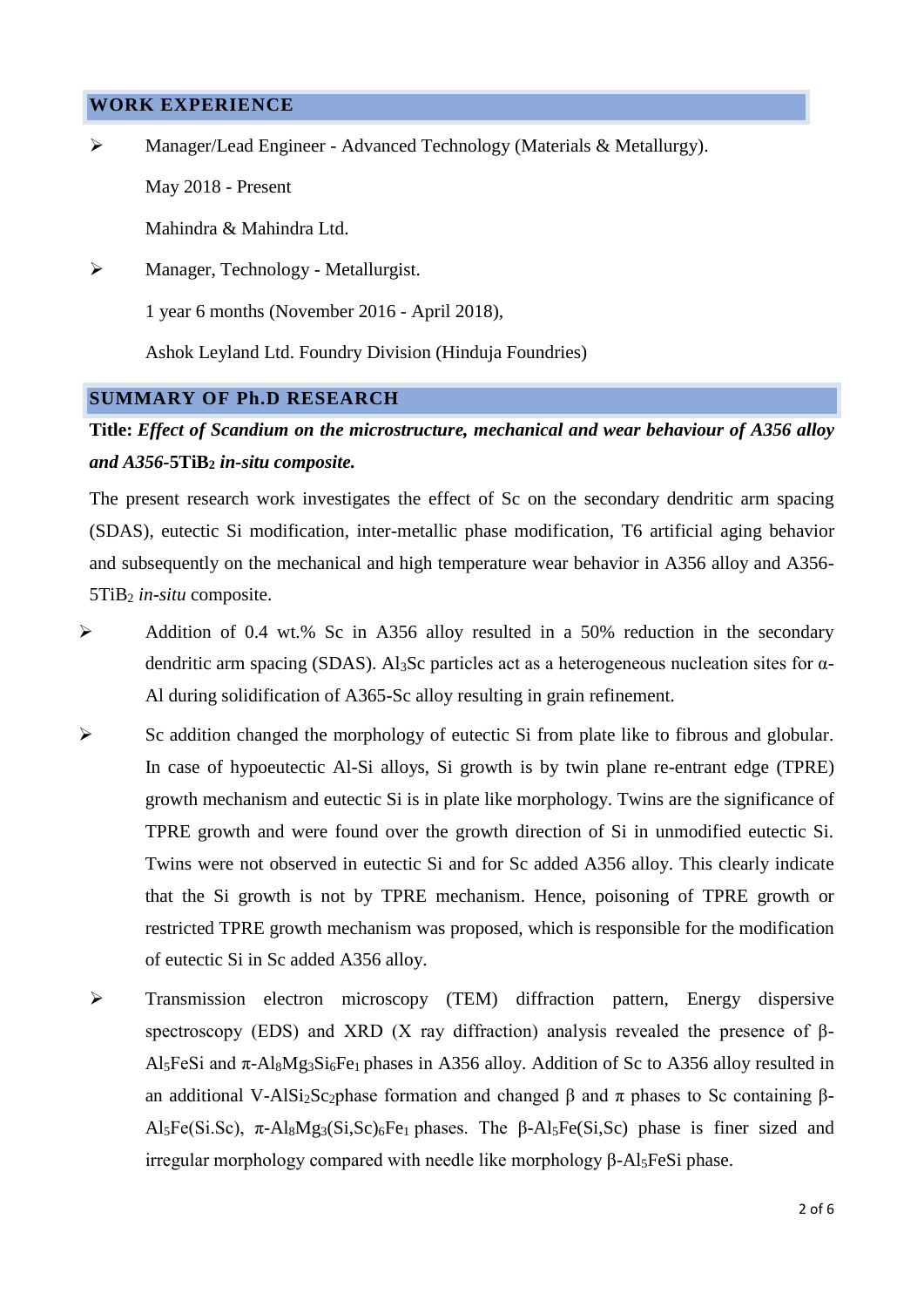- ➢ Addition of 0.4 wt.% Sc to A356 alloy improved its Vickers hardness, Ultimate tensile strength (UTS), Yield strength (YS) and Ductility by 20%, 25%, 20% and 30% respectively. Whereas, A356-5TiB2-0.4Sc *in-situ* composite showed a 30%, 24%, 33% and 7% improvement in Vickers hardness, UTS, Yield strength and Ductility respectively, compared with A356 alloy. Artificial aging treatment (T6) resulted in significant improvement in the tensile properties for both A356 and Sc added A356 alloys.
- ➢ Pin-on-disk wear test results indicated that Sc addition improves the wear resistance of A356 alloy and A356-5 wt.% TiB<sub>2</sub> composite at ambient,  $150^{\circ}$ C and  $250^{\circ}$ C temperature test conditions.

#### **M. E. PROJECT**

# *Title:* **Processing and characterization of Silicon Carbide (SiC) reinforced functionally graded aluminium matrix composites using centrifugal casting.**

Functionally graded A356-15 wt.% SiC composite disks were fabricated by centrifugal casting for clutch plate application in defense battle tank. The outer periphery of the clutch plate requires high strength and wear resistance since these are continuously engaging/disengaging while operation. The processing parameters, pouring temperature and rotation speed were optimized to get a graded microstructure without porosity and shrinkage. The tensile and wear properties showed significant improvement in the outer periphery relative to inner periphery of the disk. This work was carried out in National Institute for Interdisciplinary Science and Technology (CSIR), Trivandrum, Kerala, India as a part of a project with Combat Vehicles Research and Development Establishment.

# **B. E. PROJECT TITLE**

➢ Design and fabrication of four-wheel steering mechanism for automobiles.

## **OTHER PROJECTS**

- ➢ Effect of Carbon Nano-Tube (CNT) dispersion on mechanical properties of Al and Al-Si alloy matrix composites.
- ➢ Development of biodegradable Mg-HAP composites using Spark plasma sintering (SPS).
- ➢ Development of multi-component High Entropy alloys using Spark plasma sintering (SPS).
- ➢ Nanomechanical and Nanotribological properties of Nanocrystalline Nickel coatings.
- ➢ Optimizing green sand properties for high pressure moulding by selection of proper Bentonite and Lustrous carbon.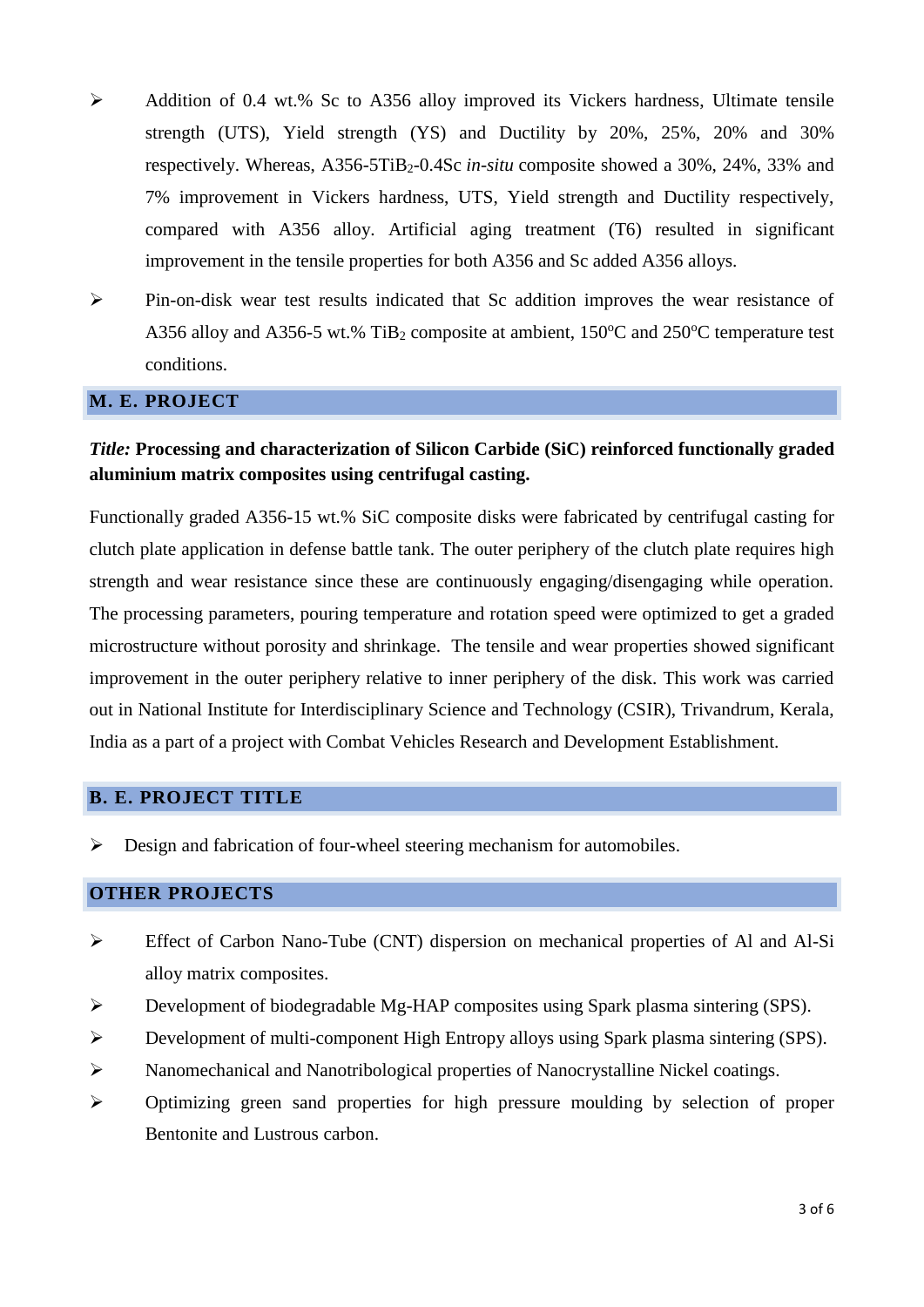# **JOURNAL PUBLICATIONS**

- ➢ **S. L. Pramod**, Ravikirana, A. K. Prasada Rao, Srinivasa R. Bakshi and B. S. Murty, Microstructure and mechanical properties of as-cast and T6 treated Sc modified A356- 5TiB2 in-situ composite, Materials Science and Engineering A, 739, 2019, 383-394.
- ➢ **S. L. Pramod**, A. K. Prasada Rao, B. S. Murty and Srinivasa R. Bakshi, Effect of Sc addition on the microstructure and wear properties of A356 alloy and A356-TiB<sub>2</sub> in situ composite, Materials & Design, 78, 2015, 85-94.
- ➢ **S. L. Pramod**, Srinivasa R. Bakshi and B.S. Murty, Aluminum Based Cast in situ Composites – A Review, Journal of Materials Engineering and Performance, 24, 2015, 2185-2207.
- ➢ **S. L. Pramod**, Ravikirana, A. K. Prasada Rao, Srinivasa R. Bakshi and B. S. Murty, Effect of Sc addition and T6 aging treatment on the microstructure modification and mechanical properties of A356 alloy, Materials Science and Engineering A, 674, 2016, 438-450.
- ➢ Prathap Chandran, Tadepalli Sirimuvva, Niraj Nayan, A.K. Shukla, S.V.S.Narayana Murty, **S. L. Pramod**, S.C. Sharma, and Srinivasa R. Bakshi. "Effect of Carbon Nanotube Dispersion on Mechanical Properties of Aluminum-Silicon Alloy Matrix Composites", Journal of Materials Engineering and Performance 23, 2014, 1028-1037.

#### **SELECTED CONFERENCE PRESENTATIONS**

- ➢ **S. L. Pramod**, A. Elsayed, Srinivasa R. Bakshi, B.S. Murty, C. Ravindran. "Processing and mechanical properties evaluation of in-situ Magnesium AZ91- TiB<sub>2</sub>/TiC reinforced composites". 5th International Conference on Solidification Science and Processing (ICSSP-5), 19-22 Nov. 2012, Bhubaneswar, India.
- ➢ **S. L. Pramod**, A. K. Prasada Rao, B. S. Murty and Srinivasa R. Bakshi. "Effect of Sc addition on microstructure and mechanical properties of A356 alloy and A356 -10 wt.% TiB<sup>2</sup> in-situ composites", International Conference on Recent Advances in Composite Materials (ICRACM-2013), 18-21 Feb, 2013, Goa, India.
- ➢ **S. L. Pramod**, A. K. Prasada Rao, S. R. Bakshi, B. S. Murty, "Effect of Sc addition on the grain refinement, Si modification and mechanical properties of A356 and A356-10 wt.% TiB<sup>2</sup> in-situ composites", National Metallurgical Day – Annual Technical Meeting (NMD-ATM 2013), 12-15 November, 2013, Varanasi, India.
- ➢ **S. L. Pramod**, A. K. Prasada Rao, B. S. Murty and Srinivasa R. Bakshi, "Effect of Sc addition on microstructure, mechanical and wear properties in A356 alloy and A356-TiB<sup>2</sup> composites" Innovation in Processing of Light Metals for Transportation Industries: A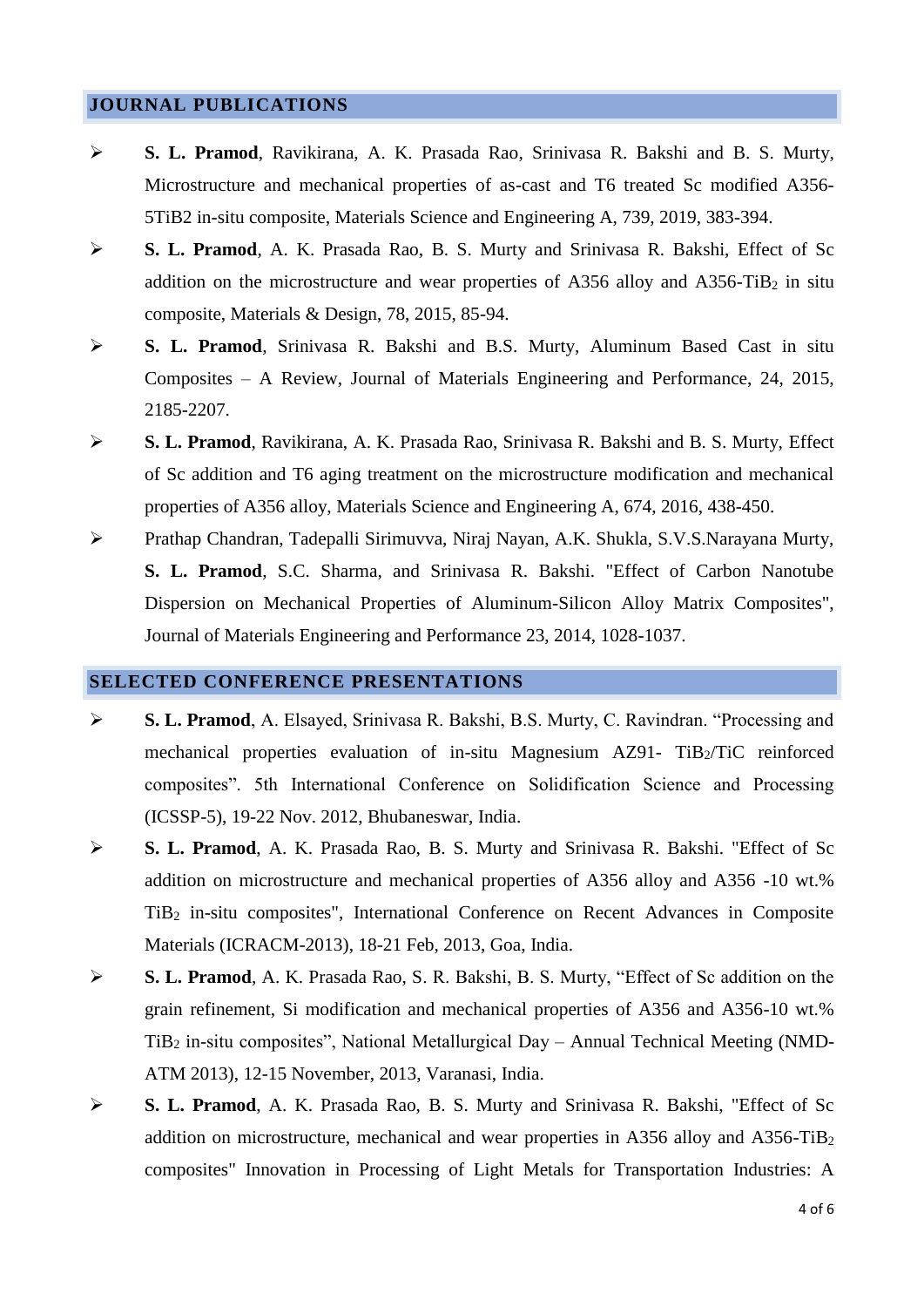Symposium in Honor of C. Ravi Ravindran, Materials Science and Technology Conference, (MS&T14), October 12-16, 2014, Pittsburgh, USA

➢ **S. L. Pramod**, A. K. Prasada Rao, B. S. Murty and Srinivasa R. Bakshi, "Effect of Sc addition on the microstructural modification and mechanical properties in A356 alloy and A356-TiB<sup>2</sup> composite" Advances in Metal Casting Technologies, Materials Science and Technology Conference, (MS&T15), October 04-08, 2015, Columbus, USA.

#### **TECHNICAL EXPERTISE**

- ➢ Software: X'Pert High Score Plus XRD analysis software, Autocad, Microcal Origin.
- $\triangleright$  Hands on experience in stir casting and centrifugal casting of Al, Mg alloys and composites.
- ➢ Hands on experience in Fritch planetary ball mill and Zoz Simoloyer high energy ball mill.
- ➢ Metallographic techniques Preparation of samples and handling optical microscope with polarizer.
- $\triangleright$  Scanning Electron Microscope Hands on experience on FEI Quanta 200, Quanta 400 and Inspect-F.
- ➢ Experience in operating Pin on disk wear test instrument, Instron mechanical tester and Vickers hardness tester.
- $\triangleright$  XRD Experience in operating PaNalytical Xpert instrument and analysis using Xpert high score plus software.
- ➢ Nanoindentation Hands on experience on Hysitron Tribo Indenter TI 950.

#### **TEACHING/RESEARCH ASSISTANTSHIPS**

- ➢ In-charge for Nanoindentation and X-ray Diffraction Laboratory for a period of two years.
- ➢ Taught X-ray Diffraction Laboratory classes for B.Tech and M.Tech students.
- ➢ Taught Nanoindentation and AFM lab classes for classes for B.Tech and M.Tech students.

## **ACHIEVEMENTS**

- ➢ Best Project Award of ME Industrial Metallurgy of 2008-2010 batch, PSG college of Technology.
- ➢ Best Outgoing Student Award of ME Industrial Metallurgy of 2008-2010 batch, PSG college of Technology.
- ➢ GATE Mechanical Engineering-2008.
- ➢ Canadian Commonwealth Scholarship from Canadian Bureau for International Education (CBIE) and Foreign Affairs and International Trade Canada (DFAIT) to undergo research work in Ryerson University, Toronto, Canada for four months (15 March – 15 July, 2012).